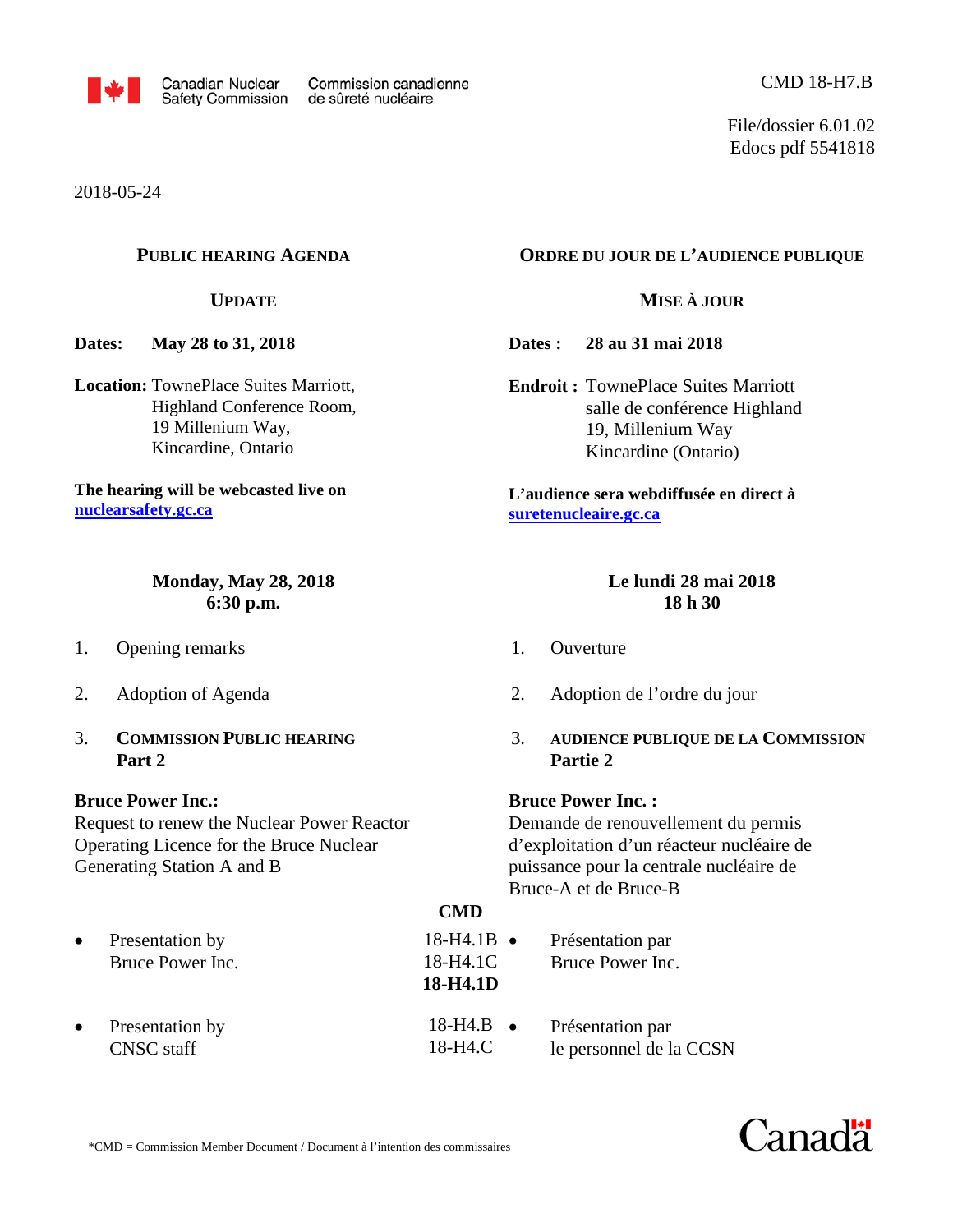- Presentation by the 18-H4.66 Municipality of Kincardine
- Presentation by the 18-H4.64 Lake Huron Fishing Club
- Presentation by the 18-H4.68 South Bruce Grey Health Centre 18-H4.68A

## **END OF THE SESSION FOR MAY 28, 2018 THE HEARING WILL RESUME AT 8:30 A.M. ON MAY 29, 2018**

- Présentation de la municipalité de Kincardine
- Présentation du Lake Huron Fishing Club
- Présentation de South Bruce Grey Health Centre

## **FIN DE LA SESSION POUR LE 28 MAI 2018 L'AUDIENCE SE POURSUIVRA À 8 H 30 LE 29 MAI 2018**

## **NOTE:**

Time permitting, the Commission will also review the written submissions at the end of each day. Written submissions from people who chose not to make an oral presentation are very important to this review. These written submissions have been carefully considered and we will address each of them before the close of this hearing.

## **NOTE :**

Selon le temps disponible à la fin de chaque journée, la Commission étudiera également des mémoires. Ces mémoires déposés par des gens qui ont choisi de ne pas faire d'exposé oral sont très importants dans le cadre de cette audience. Ils ont été lus avec attention et chacun d'eux sera traité avant la clôture de cette audience.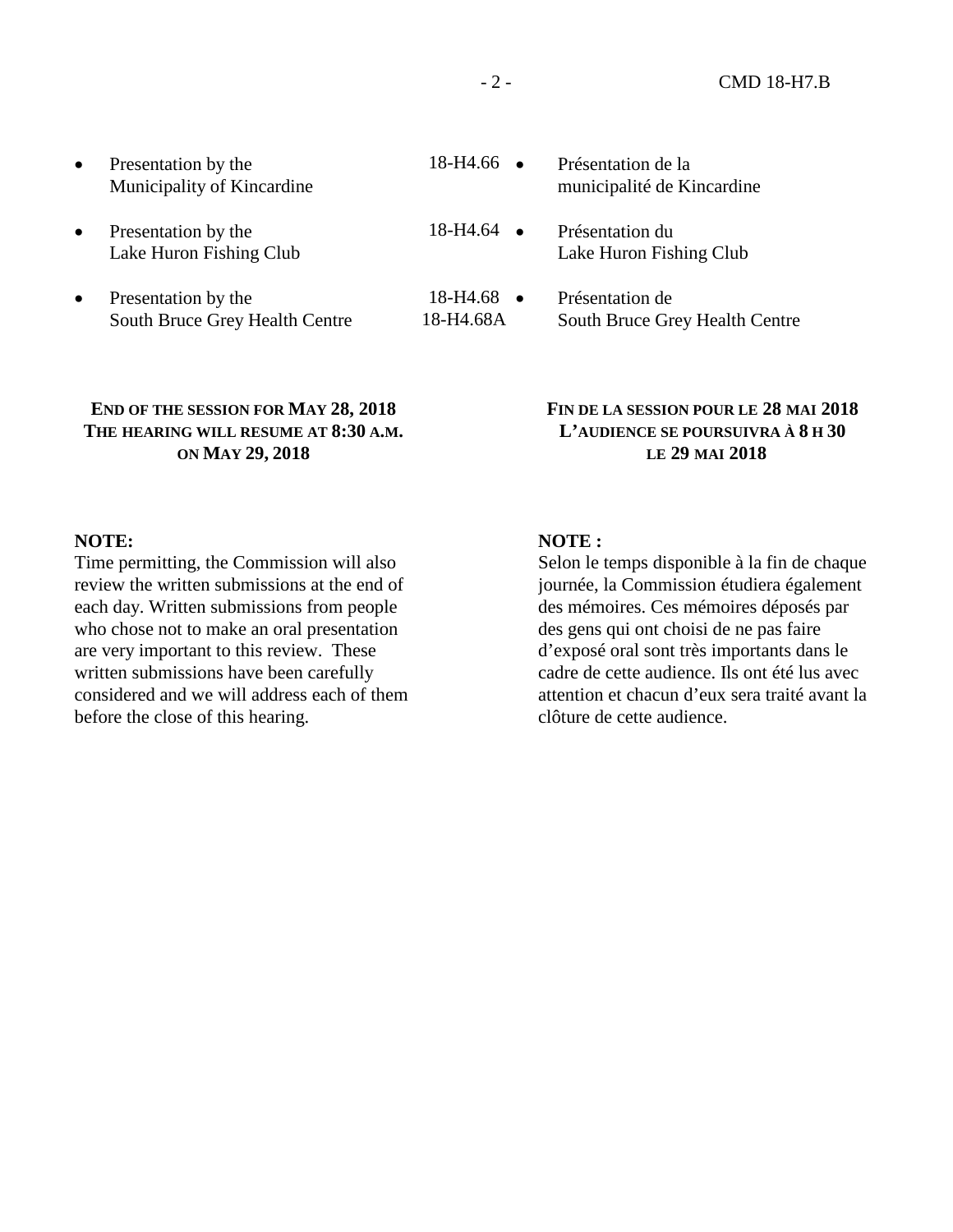# - 3 - CMD 18-H7.B

## **Tuesday, May 29, 2018 8:30 a.m.**

## **Le mardi 29 mai 2018 8 h 30**

|           | Presentation by                                                     | 18-H4.103 •                       | Présentation de                                                             |
|-----------|---------------------------------------------------------------------|-----------------------------------|-----------------------------------------------------------------------------|
|           | Northwatch                                                          | 18-H4.103A                        | Northwatch                                                                  |
| ٠         | Presentation by the<br><b>Saugeen Valley Conservation Authority</b> | 18-H4.120 •                       | Présentation de<br><b>Saugeen Valley Conservation Authority</b>             |
| ٠         | Presentation by the Corporation of the                              | $18-H4.67$ $\bullet$              | Présentation de Corporation of the                                          |
|           | Township of Huron-Kinloss                                           | 18-H4.67A                         | Township of Huron-Kinloss                                                   |
| $\bullet$ | Presentation by the                                                 | 18-H4.146 ·                       | Présentation de la                                                          |
|           | Saugeen Ojibway Nation                                              | 18-H4.146A                        | Nation Saugeen Ojibway                                                      |
| $\bullet$ | Presentation by the Organization of                                 | $18-H4.74$ $\bullet$              | Présentation de Organization of                                             |
|           | <b>Canadian Nuclear Industries</b>                                  | 18-H4.74A                         | <b>Canadian Nuclear Industries</b>                                          |
| ٠         | Presentation by                                                     | 18-H4.73                          | Présentation de                                                             |
|           | Kinectrics Inc.                                                     | $\bullet$                         | Kinectrics Inc.                                                             |
|           | LUNCH FROM 12:30 P.M. TO 13:30 P.M.                                 |                                   | DÎNER DE 12 H 30 À 13 H 30                                                  |
|           |                                                                     |                                   |                                                                             |
| $\bullet$ | Presentation by the                                                 | $18-H4.101$ $\bullet$             | Présentation de                                                             |
|           | <b>Canadian Environmental</b>                                       | 18-H4.101A                        | l'Association canadienne du droit                                           |
|           | Law Association                                                     | 18-H4.101B                        | de l'environnement                                                          |
| $\bullet$ | Presentation by                                                     | 18-H4.83                          | Présentation de                                                             |
|           | <b>NA Engineering Associates</b>                                    | 18-H4.83A                         | <b>NA Engineering Associates</b>                                            |
| ٠         | Presentation by<br>Nuclear Waste Watch                              | 18-H4.100 ·                       | Présentation de<br><b>Action Déchets Nucléaires</b>                         |
| $\bullet$ | Presentation by                                                     | 18-H4.124 •                       | Présentation de                                                             |
|           | <b>Ipsos Public Affairs</b>                                         | 18-H4.124.A                       | Ipsos Public Affairs                                                        |
| ٠         | Presentation by the<br>Canadian Nuclear Workers' Council            | $18-H4.94$ $\bullet$<br>18-H4.94A | Présentation du<br><b>Conseil Canadien des Travailleurs</b><br>du Nucléaire |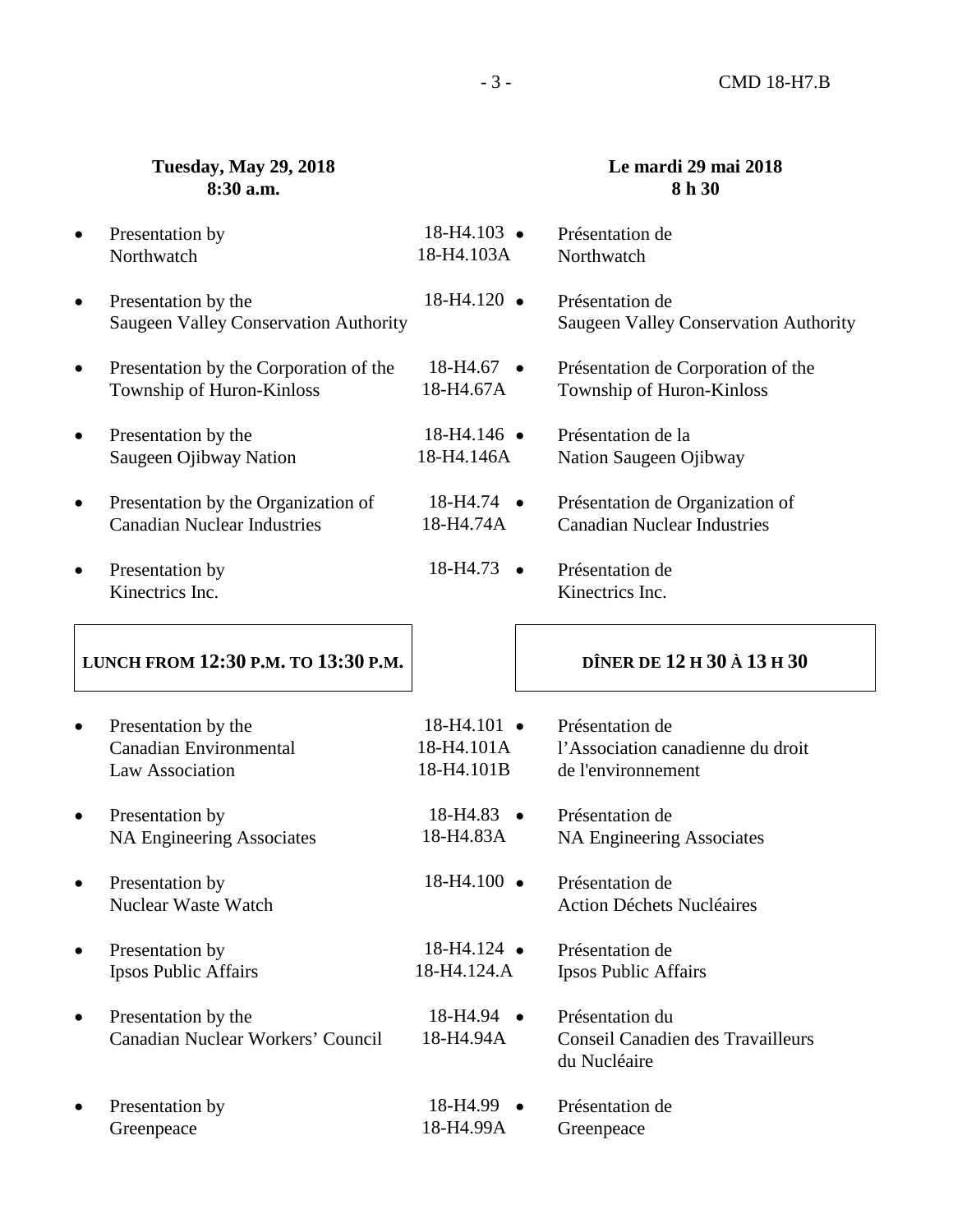# **DINNER FROM 5:30 P.M. TO 6:30 P.M.**

# **SOUPER DE 17 H 30 À 18 H 30**

| $\bullet$ | Presentation by the<br>Municipality of Brockton                           | 18-H4.72                            | Présentation de la<br>municipalité de Brockton                        |
|-----------|---------------------------------------------------------------------------|-------------------------------------|-----------------------------------------------------------------------|
| $\bullet$ | Presentation by<br>E. S. Fox Limited                                      | $18 - H4.86$ $\bullet$<br>18-H4.86A | Présentation de<br>E.S. Fox Limited                                   |
| $\bullet$ | Presentation by<br>Biidaabinokwe and Waasekom                             | 18-H4.107 •                         | Présentation de<br>Biidaabinokwe et Waasekom                          |
| $\bullet$ | Presentation by<br>Women in Nuclear Canada                                | $18-H4.56$ $\bullet$<br>18-H4.56A   | Présentation de<br>Women in Nuclear Canada                            |
| $\bullet$ | Presentation by the<br>Eastern Georgian Bay<br><b>Stewardship Council</b> | 18-H4.148 •                         | Présentation du<br>Eastern Georgian Bay<br><b>Stewardship Council</b> |
| $\bullet$ | Presentation by the<br>Municipality of South Bruce                        | 18-H4.79                            | Présentation de<br>Municipality of South Bruce                        |
| $\bullet$ | Presentation by the<br>County of Huron                                    | 18-H4.84                            | Présentation du<br>comté de Huron                                     |
|           |                                                                           |                                     |                                                                       |

## **END OF THE SESSION FOR MAY 29, 2018 THE HEARING WILL RESUME AT 8:30 A.M. ON MAY 30, 2018**

#### **NOTE:**

Time permitting, the Commission will also review the written submissions at the end of each day. Written submissions from people who chose not to make an oral presentation are very important to this review. These written submissions have been carefully considered and we will address each of them before the close of this hearing.

#### **NOTE :**

Selon le temps disponible à la fin de chaque journée, la Commission étudiera également des mémoires. Ces mémoires déposés par des gens qui ont choisi de ne pas faire d'exposé oral sont très importants dans le cadre de cette audience. Ils ont été lus avec attention et chacun d'eux sera traité avant la clôture de cette audience.

**FIN DE LA SESSION POUR LE 29 MAI 2018 L'AUDIENCE SE POURSUIVRA À 8 H 30 LE 30 MAI 2018**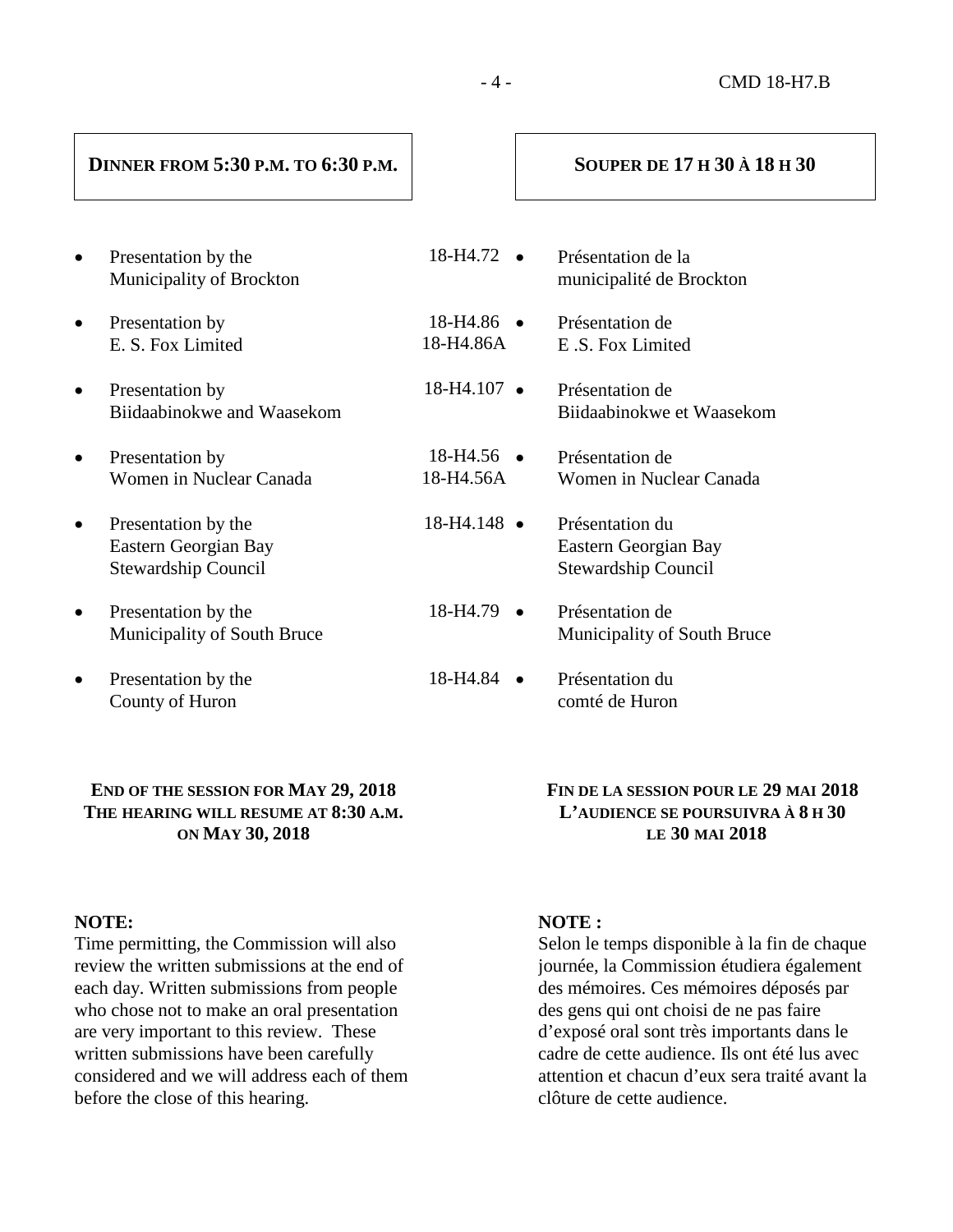#### - 5 - CMD 18-H7.B

#### **Wednesday, May 30, 2018 8:30 a.m.**

#### **Le mercredi 30 mai 2018 8 h 30**

Presentation by the 18-H4.57  $\bullet$ Métis Nation of Ontario • Presentation by the 18-H4.62 • Canadian Nuclear Society • Presentation by the 18-H4.98 • Society of Professional Engineers and Associates • Presentation by 18-H4.106 • ATS Automation Tooling Systems Inc. 18-H4.106A • Presentation by the 18-H4.53 • McMaster University & the University of Regina Whitefish Research Group • Presentation by 18-H4.91 • BWXT Canada Ltd. • Presentation by the North American 18-H4.82 • Young Generation in Nuclear • Presentation by 18-H4.88 • SNC-Lavalin Inc. • Présentation de la Nation métisse de l'Ontario • Présentation de la Société nucléaire canadienne • Présentation de la Society of Professional Engineers and Associates • Présentation de ATS Automation Tooling Systems Inc. • Présentation de McMaster University & the University of Regina Whitefish Research Group • Présentation de BWXT Canada Ltd. • Présentation de North American Young Generation in Nuclear • Présentation de SNC-Lavalin Inc.

## **LUNCH FROM 12:30 P.M. TO 13:30 P.M.**

## **DÎNER DE 12 H 30 À 13 H 30**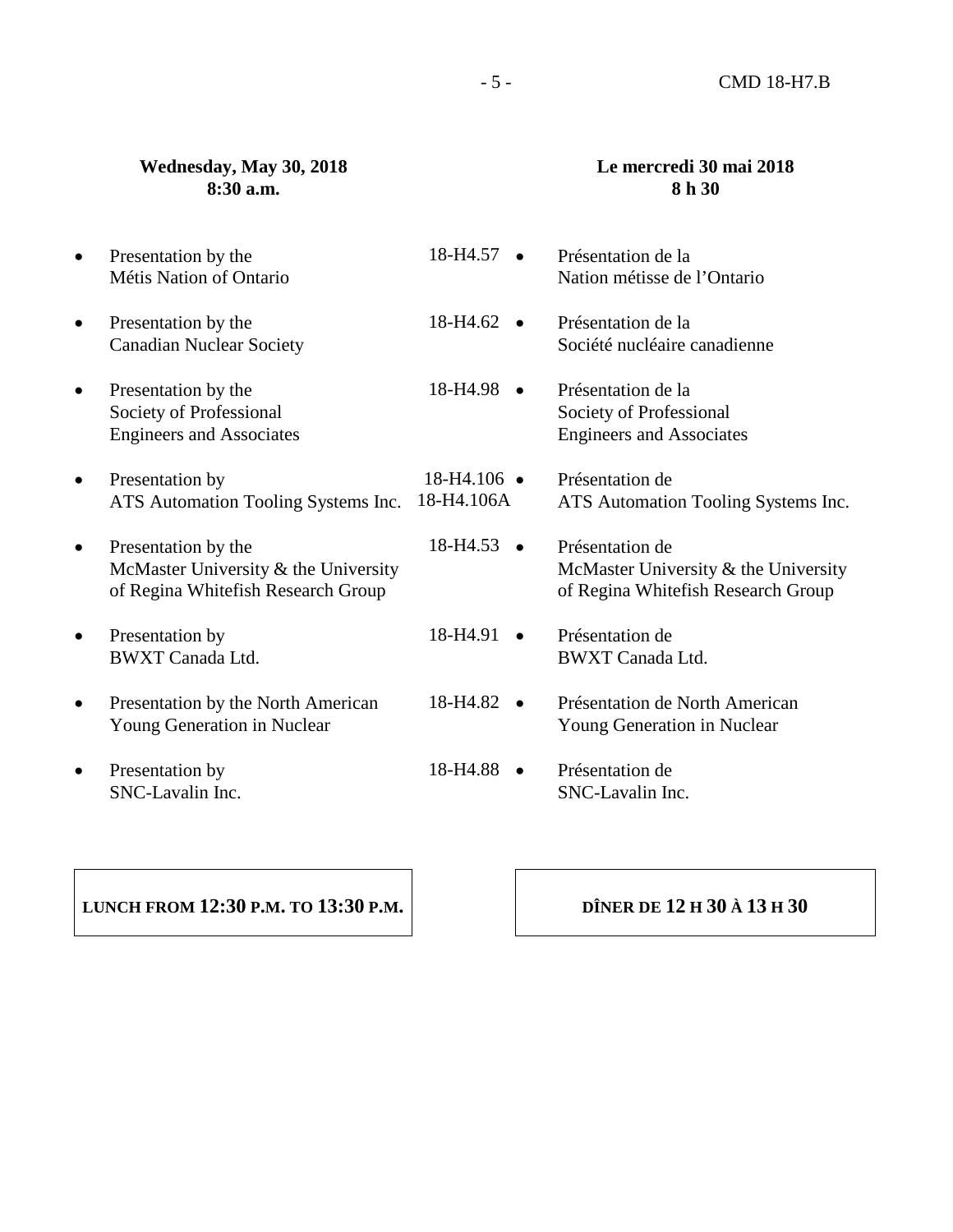| $\bullet$ | Presentation by the<br>Society of United Professionals                           | 18-H4.61<br>18-H4.61A | Présentation de<br>Society of United Professionals                           |
|-----------|----------------------------------------------------------------------------------|-----------------------|------------------------------------------------------------------------------|
| $\bullet$ | Presentation by the<br>Toronto Region Board of Trade                             | 18-H4.92 •            | Présentation du<br>Toronto Region Board of Trade                             |
| $\bullet$ | Presentation by<br>Sunil Nijhawan                                                | 18-H4.144 ·           | Présentation de<br>Sunil Nijhawan                                            |
| $\bullet$ | Presentation by<br>Asthma Canada                                                 | 18-H4.121 •           | Présentation de<br>Asthma Canada                                             |
| $\bullet$ | Presentation by<br>Norm Gurr                                                     | 18-H4.147 ·           | Présentation de<br>Norm Gurr                                                 |
| $\bullet$ | Presentation by the<br><b>Canadian Council for</b><br><b>Aboriginal Business</b> | $18-H4.69$ $\bullet$  | Présentation du<br><b>Canadian Council for</b><br><b>Aboriginal Business</b> |
| $\bullet$ | Presentation by the<br><b>Invasive Phragmites Control Centre</b>                 | 18-H4.122 ·           | Présentation de<br><b>Invasive Phragmites Control Centre</b>                 |
| $\bullet$ | Presentation by<br>Hatch                                                         | 18-H4.81<br>$\bullet$ | Présentation de<br>Hatch                                                     |
| $\bullet$ | Presentation by the<br>Northern Ontario School of Medicine                       | 18-H4.52<br>18-H4.52A | Présentation de<br>l'École de médecine du Nord de l'Ontario                  |
| $\bullet$ | Presentation by the<br>Nottawasaga Valley<br><b>Conservation Authority</b>       | 18-H4.89 •            | Présentation de la<br>Nottawasaga Valley<br><b>Conservation Authority</b>    |
|           |                                                                                  |                       |                                                                              |

**DINNER FROM 5:30 P.M. TO 6:30 P.M.** 

# **SOUPER DE 17 H 30 À 18 H 30**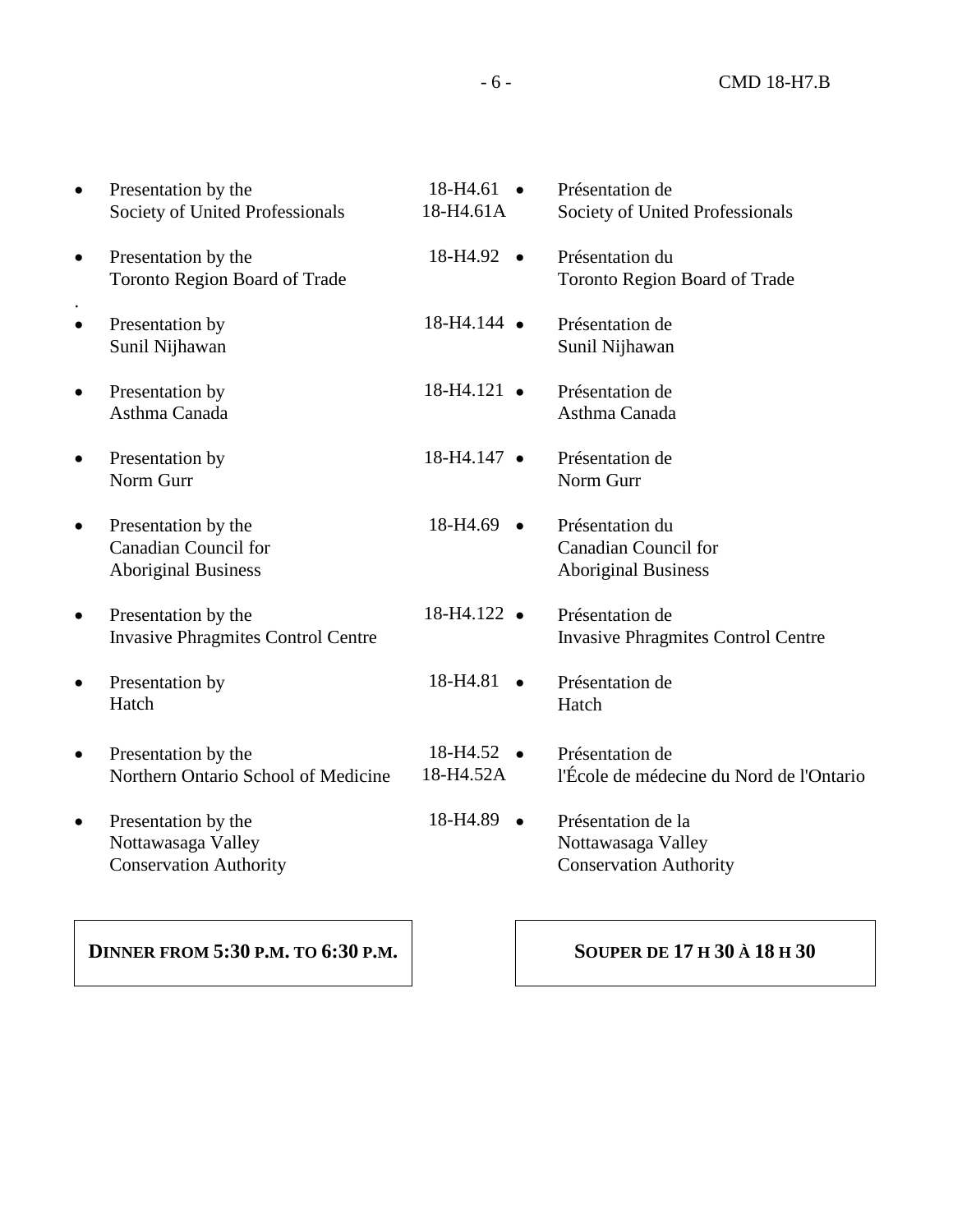| $\bullet$ | Presentation by<br>Cameco Corporation                    | 18-H4.71                          | Présentation de<br>Cameco Corporation                                                   |
|-----------|----------------------------------------------------------|-----------------------------------|-----------------------------------------------------------------------------------------|
| $\bullet$ | Presentation by the<br>Town of Saugeen Shores            | $18 - H4.85$ $\bullet$            | Présentation de la<br>ville de Saugeen Shores                                           |
| $\bullet$ | Presentation by the<br><b>Grey County</b>                | 18-H4.80<br>$\bullet$             | Présentation du<br><b>Grey County</b>                                                   |
| $\bullet$ | Presentation by<br>Aecon Group Inc.                      | 18-H4.75                          | Présentation de<br>Aecon Group Inc.                                                     |
| $\bullet$ | Presentation by the<br>City of Owen Sound                | $18-H4.65$ •                      | Présentation de la<br>ville d'Owen Sound                                                |
| $\bullet$ | Presentation by the<br>Council of the Great Lakes Region | 18-H4.87<br>$\bullet$             | Présentation du<br>Council of the Great Lakes Region                                    |
| $\bullet$ | Presentation by the<br>Power Workers' Union              | $18-H4.93$ $\bullet$<br>18-H4.93A | Présentation du<br>Syndicat des travailleurs et travailleuses<br>du secteur énergétique |
| $\bullet$ | Presentation by the<br>County of Bruce                   | 18-H4.76                          | Présentation du<br>comté de Bruce                                                       |
|           |                                                          |                                   |                                                                                         |

## **END OF THE SESSION FOR MAY 30, 2018 THE HEARING WILL RESUME AT 8:30 A.M. ON MAY 31, 2018**

## **NOTE:**

Time permitting, the Commission will also review the written submissions at the end of each day. Written submissions from people who chose not to make an oral presentation are very important to this review. These written submissions have been carefully considered and we will address each of them before the close of this hearing.

## **NOTE :**

Selon le temps disponible à la fin de chaque journée, la Commission étudiera également des mémoires. Ces mémoires déposés par des gens qui ont choisi de ne pas faire d'exposé oral sont très importants dans le cadre de cette audience. Ils ont été lus avec attention et chacun d'eux sera traité avant la clôture de cette audience.

**FIN DE LA SESSION POUR LE 30 MAI 2018 L'AUDIENCE SE POURSUIVRA À 8 H 30 LE 31 MAI 2018**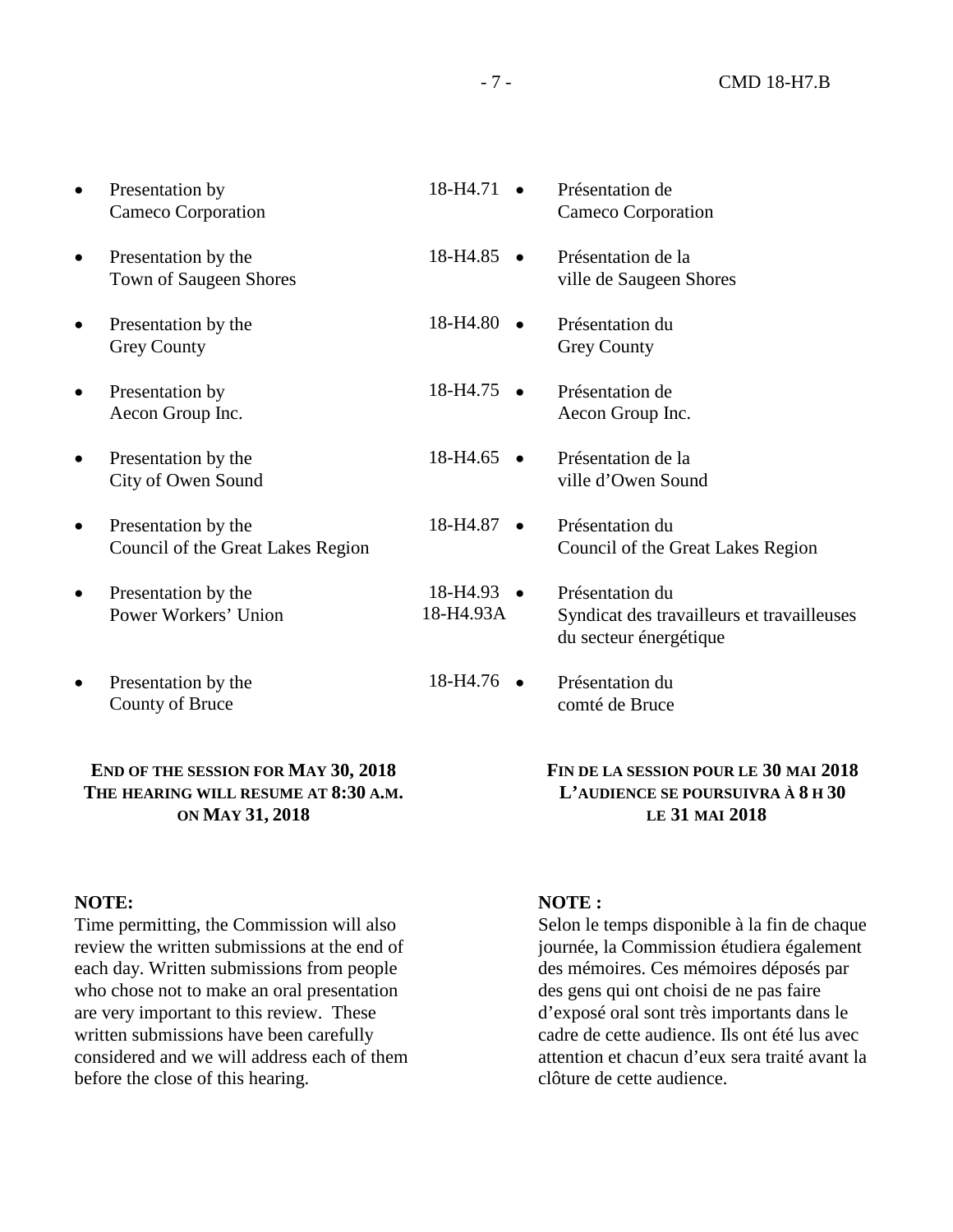#### - 8 - CMD 18-H7.B

#### **Thursday, May 31, 2018 8:30 a.m.**

- 
- Presentation by the 18-H4.55 Historic Saugeen Métis
- Presentation by the Canadian Nuclear Association
- Presentation by the Grey Bruce Health Unit
- Presentation by the Provincial Building and Constr Trades Council of Ontario
- Presentation by Nordion
- Presentation by the CANDU Owners Group Inc.
- Presentation by Eugene Bourgeois and Anna Ti
- Presentation by the Ontario Chamber of Commerce
- Presentation by Strategic Policy Economics
- Presentation by Glenn Sutton

#### **Le jeudi 31 mai 2018 8 h 30**

|         | $18 - H4.55$ $\bullet$  | Présentation des<br>Historic Saugeen Métis                                                  |
|---------|-------------------------|---------------------------------------------------------------------------------------------|
|         | 18-H4.63                | Présentation de<br>l'Association nucléaire canadienne                                       |
|         | 18-H4.70                | Présentation de<br>Grey Bruce Health Unit                                                   |
| ruction | 18-H4.96                | Présentation du<br>Provincial Building and Construction<br><b>Trades Council of Ontario</b> |
|         | 18-H4.90                | Présentation de<br>Nordion                                                                  |
|         | $18 - H4.105$ $\bullet$ | Présentation du<br>CANDU Owners Group Inc.                                                  |
| ilman   | 18-H4.54 ·<br>18-H4.54A | Présentation<br>d'Eugene Bourgeois et Anna Tilman                                           |
| e       | $18-H4.78$ $\bullet$    | Présentation de la<br>Chambre de commerce de l'Ontario                                      |
|         | 18-H4.77                | Présentation de<br><b>Strategic Policy Economics</b>                                        |
|         | $18 - H4.123$ $\bullet$ | Présentation de<br><b>Glenn Sutton</b>                                                      |

#### **FIN DES EXPOSÉS ORAUX**

# **LUNCH FROM 12:30 P.M. TO 13:30 P.M.**

## **DÎNER DE 12 H 30 À 13 H 30**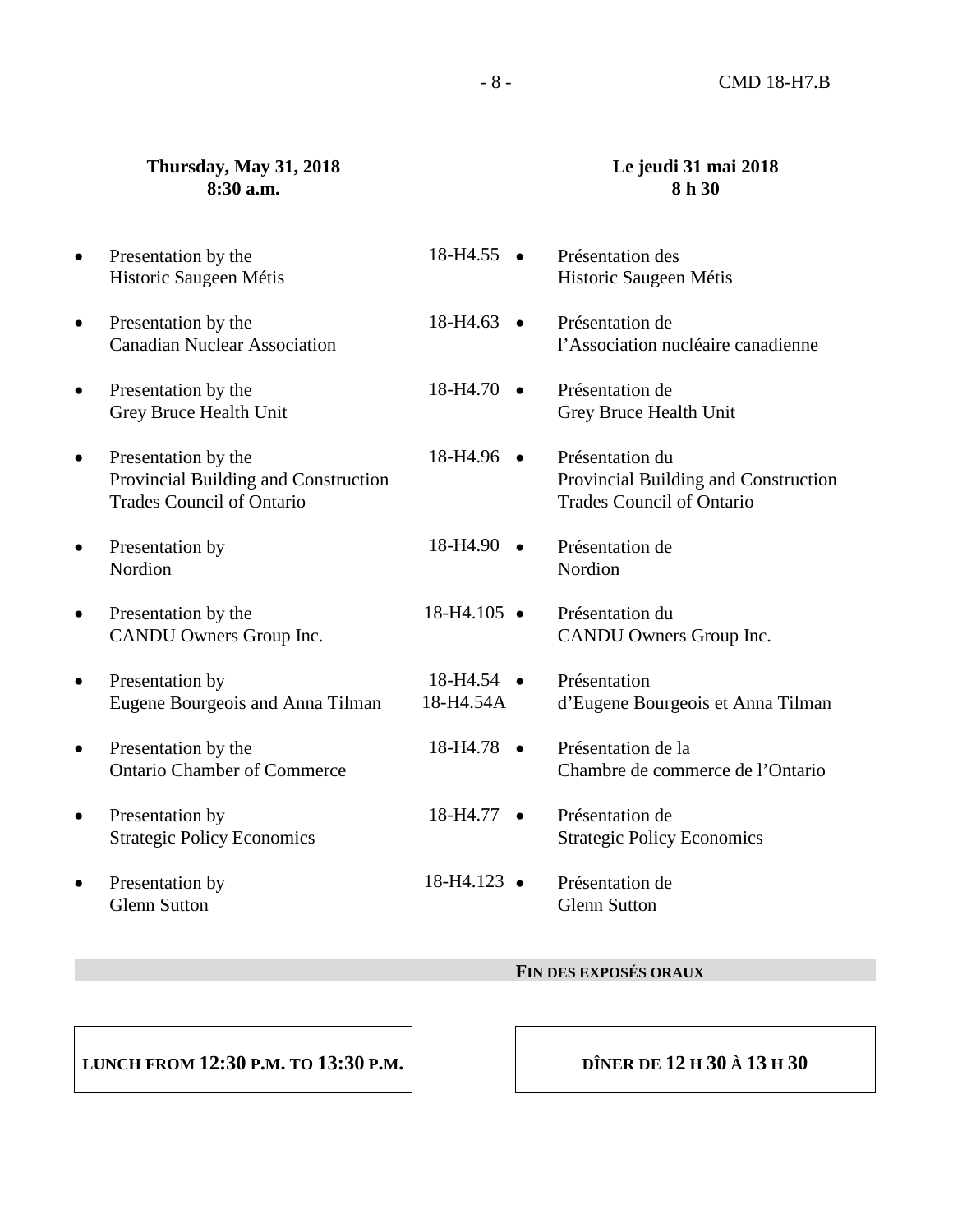#### **FINAL ROUND OF QUESTIONS FROM COMMISSION MEMBERS**

#### **NOTE:**

Time permitting, the Commission will also review the written submissions at the end of each day. Written submissions from people who chose not to make an oral presentation are very important to this review. These written submissions have been carefully considered and we will address each of them before the close of this hearing.

- Written submission from 18-H4.2 Big Brothers Big Sisters of Kincardine & District
- Written submission from the 18-H4.3 Municipality of Morris-Turnberry
- Written submission from the 18-H4.4 International Association of Heat and Frost Insulators and Allied Workers, Local 95
- Written submission from the 18-H4.5 International Brotherhood of Electrical Workers, Local 804
- Written submission from 18-H4.6 Unity for Autism
- Written submission from the 18-H4.7 Bluewater District School Board
- Written submission from the 18-H4.8 Huron Chamber of Commerce – Goderich, Central and North Huron

#### **DERNIÈRE PÉRIODE DE QUESTIONS DES MEMBRES DE LA COMMISSION**

#### **MÉMOIRES**

#### **NOTE :**

Selon le temps disponible à la fin de chaque journée, la Commission étudiera également des mémoires. Ces mémoires déposés par des gens qui ont choisi de ne pas faire d'exposé oral sont très importants dans le cadre de cette audience. Ils ont été lus avec attention et chacun d'eux sera traité avant la clôture de cette audience.

- Mémoire de Big Brothers Big Sisters of Kincardine & District
- Mémoire de la municipalité de Morris-Turnberry
- Mémoire du International Association of Heat and Frost Insulators and Allied Workers, Local 95
- Mémoire du International Brotherhood of Electrical Workers, Local 804
- Mémoire de Unity for Autism
- Mémoire du Bluewater District School Board
- Mémoire de Huron Chamber of Commerce – Goderich, Central and North Huron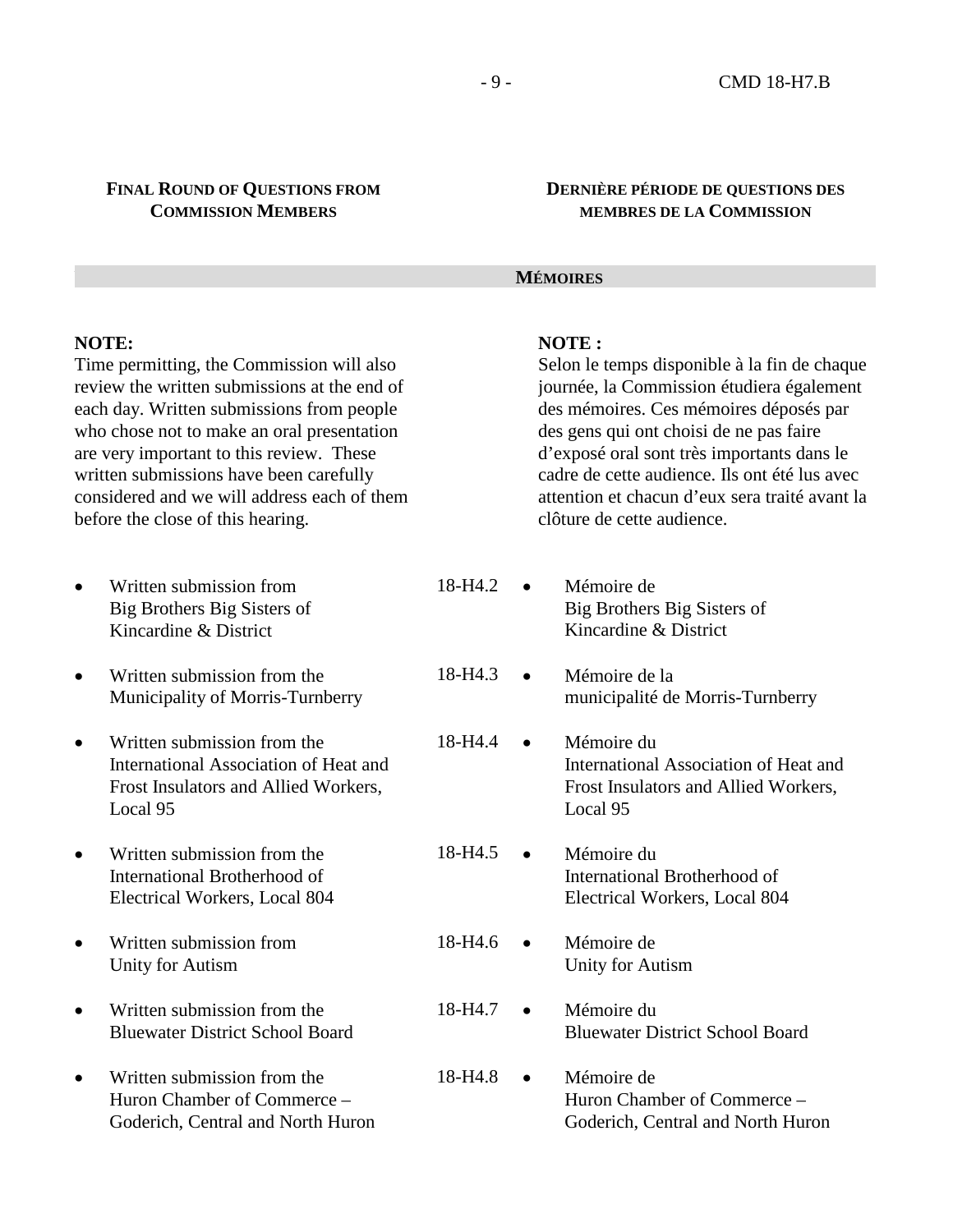• Written submission from the 18-H4.9 • Hydro Pensioners of Ontario, Georgian Bay District Pensioners Association, Bruce Sub Group • Written submission from 18-H4.10 • Stewardship Grey Bruce Inc. • Written submission from 18-H4.11 • Lake Huron Shoreline Tourism Marketing Partners • Written submission from the 18-H4.12 • Labourers' International Union of North America • Written submission from the 18-H4.13 • Municipality of Northern Bruce Peninsula • Written submission from the 18-H4.14 • Painters and Allied Trades of Ontario District Council 46, Locals 1494/1590 • Written submission from the 18-H4.15 • World Nuclear Association • Written submission from 18-H4.16 • Levitt-Safety • Written submission from 18-H4.17 • theWestover Treatment Centre • Written submission from the 18-H4.18 • Carpenters' District Council of Ontario, Local 2222, Goderich • Written submission from 18-H4.19 • ASI Group Ltd. • Written submission from the 18-H4.20 • Municipality of South Huron • Written submission from the 18-H4.21 Town of Hanover • Mémoire du Hydro Pensioners of Ontario, Georgian Bay District Pensioners Association, Bruce Sub Group Mémoire de Stewardship Grey Bruce Inc. Mémoire de Lake Huron Shoreline Tourism Marketing Partners Mémoire de Labourers' International Union of North America • Mémoire de la Municipality of Northern Bruce Peninsula Mémoire de Painters and Allied Trades of Ontario District Council 46, Locals 1494/1590 • Mémoire de l'Association nucléaire mondiale Mémoire de Levitt-Safety • Mémoire du Westover Treatment Centre Mémoire du Carpenters' District Council of Ontario, Local 2222, Goderich • Mémoire de ASI Group Ltd. Mémoire de la municipalité de Huron Sud • Mémoire de la ville de Hanover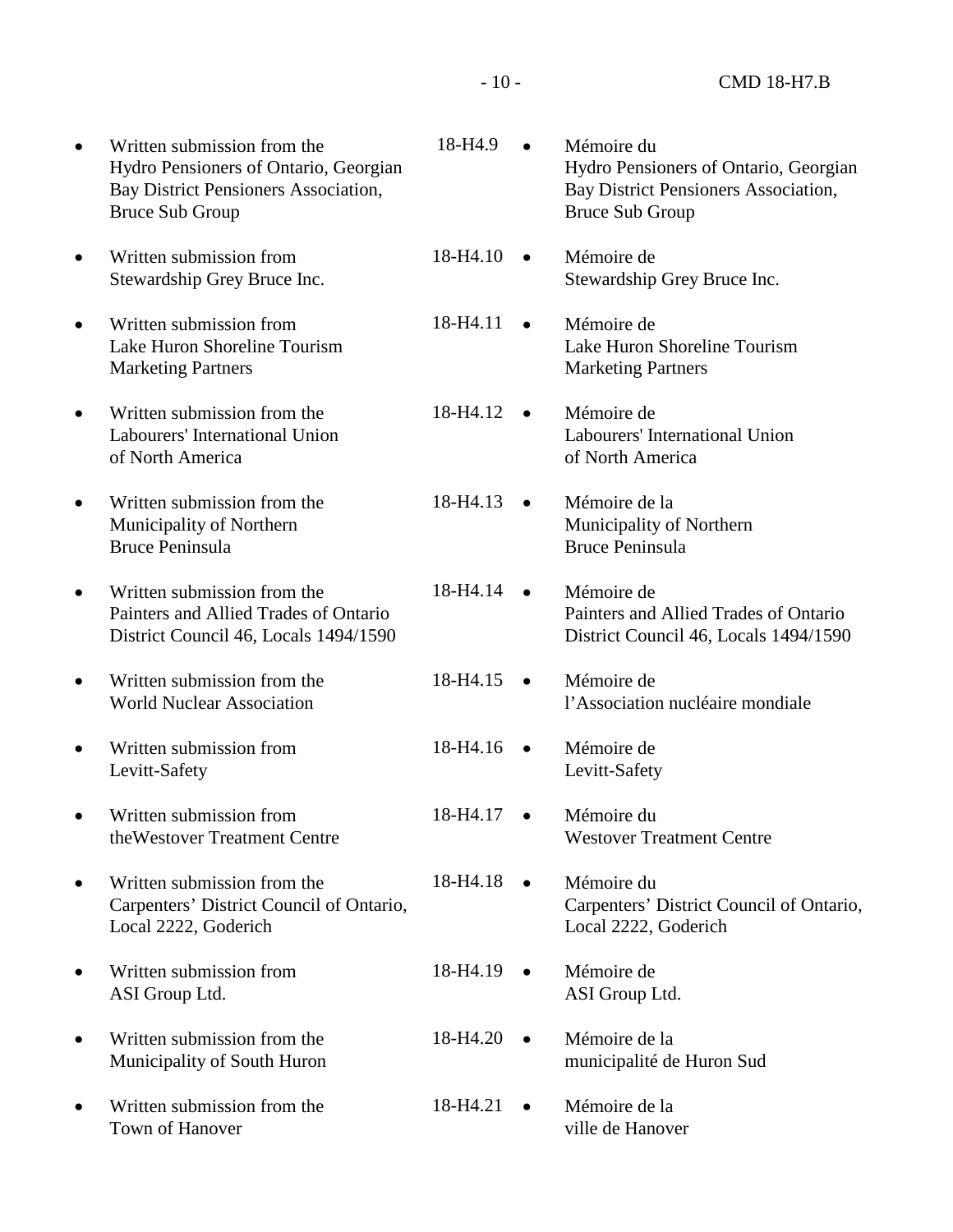- 11 - CMD 18-H7.B

• Written submission from 18-H4.22 • Sheet Metal Workers' International Association, Local Union 473 • Written submission from 18-H4.23 • Laveer Engineering • Written submission from 18-H4.24 • International Brotherhood of Boilermakers Written submission from 18-H4.25 • Larry Miller, MP Bruce – Grey – Owen Sound • Written submission from 18-H4.26 • Bill Walker, MPP Bruce – Grey – Owen Sound Written submission from 18-H4.27  $\bullet$ Women's House Serving Bruce & Grey • Written submission from 18-H4.28 • Special Electronics & Designs Inc. • Written submission from 18-H4.29 • JNE Consulting Ltd. • Written submission from 18-H4.30 • Framatome Canada Ltd. • Written submission from 18-H4.31 • Lakeside Process Controls Ltd. • Written submission from the 18-H4.32 • Township of Georgian Bluffs • Written submission from 18-H4.33 • Sargent & Lundy Canada Company • Written submission from the 18-H4.34 • Municipality of Arran-Elderslie Written submission from 18-H4.35 • Lisa Thompson, MPP, Huron-Bruce • Mémoire de Sheet Metal Workers' International Association, Local Union 473 • Mémoire de Laveer Engineering • Mémoire de International Brotherhood of Boilermakers Mémoire de Larry Miller, député Bruce – Grey – Owen Sound Mémoire de Bill Walker, député provincial Bruce – Grey – Owen Sound • Mémoire de Women's House Serving Bruce & Grey Mémoire de Special Electronics & Designs Inc. Mémoire de JNE Consulting Ltd. • Mémoire de Framatome Canada Ltd. • Mémoire de Lakeside Process Controls Ltd. Mémoire du Township of Georgian Bluffs Mémoire de Sargent & Lundy Canada Company Mémoire de la municipalité d'Arran-Elderslie • Mémoire de Lisa Thompson, députée provinciale, Huron-Bruce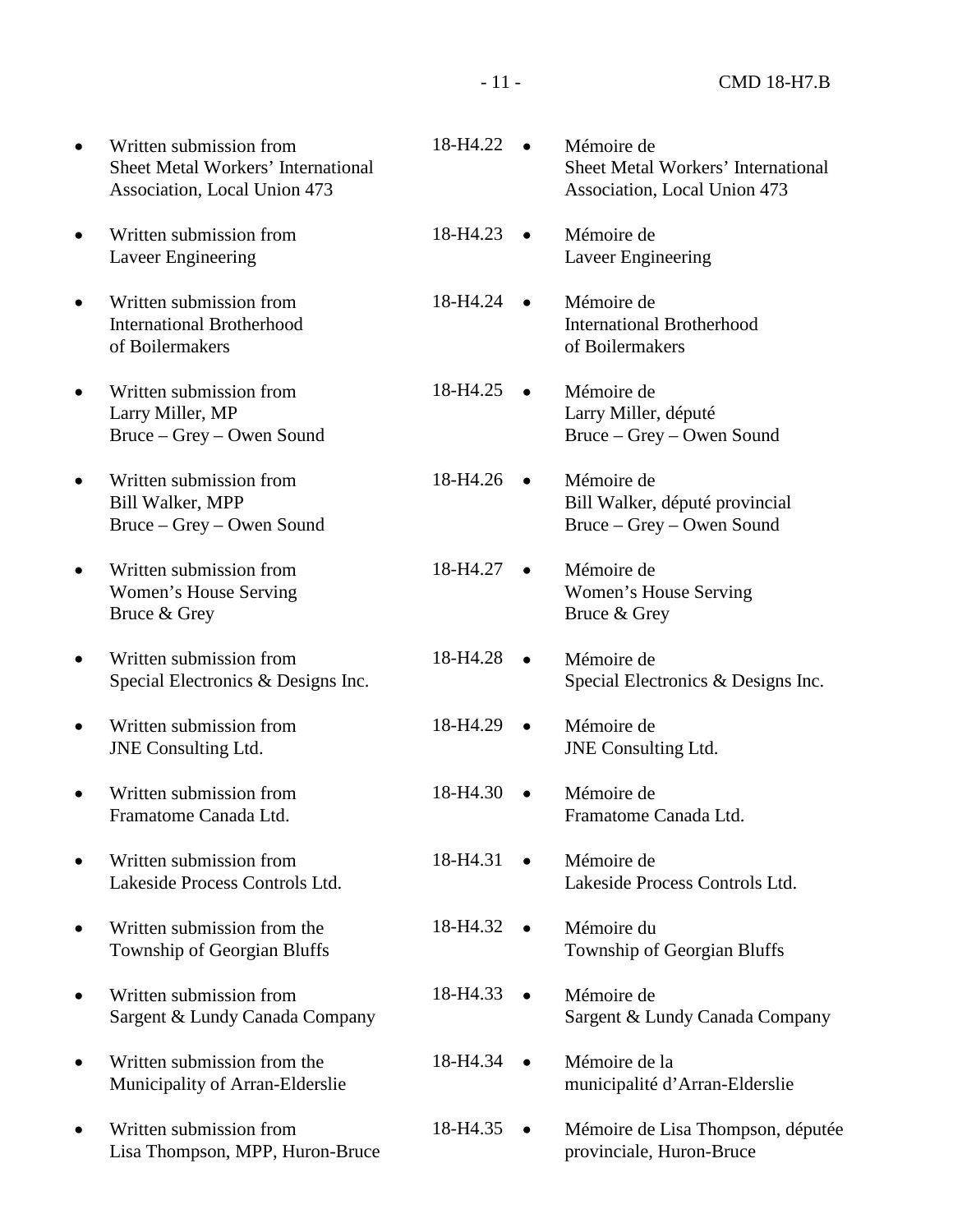# - 12 - CMD 18-H7.B

|           | Written submission from the<br><b>International Irradiation Association</b>                      | 18-H4.36 |           | Mémoire de<br>l'International Irradiation Association                |
|-----------|--------------------------------------------------------------------------------------------------|----------|-----------|----------------------------------------------------------------------|
| ٠         | Written submission from the<br>Grey-Bruce Labour Council                                         | 18-H4.37 | $\bullet$ | Mémoire du<br>Grey-Bruce Labour Council                              |
| $\bullet$ | Written submission from the<br>Millwright Regional Council of Ontario                            | 18-H4.38 | $\bullet$ | Mémoire du<br>Millwright Regional Council of Ontario                 |
|           | Written submission from the<br>Town of South Bruce Peninsula                                     | 18-H4.39 | $\bullet$ | Mémoire de la<br>ville de South Bruce Peninsula                      |
|           | Written submission from the<br><b>Cronos Consulting Group</b>                                    | 18-H4.40 |           | Mémoire du<br><b>Cronos Consulting Group</b>                         |
|           | Written submission from the<br><b>Canadian Council for</b><br><b>Public-Private Partnerships</b> | 18-H4.41 |           | Mémoire du<br>Conseil canadien pour les<br>Partenariats Public-Privé |
|           | Written submission from<br>Ideal Supply Inc.                                                     | 18-H4.42 | $\bullet$ | Mémoire de<br>Ideal Supply Inc.                                      |
|           | Written submission from the<br>Teamsters Local Union No. 879                                     | 18-H4.43 | $\bullet$ | Mémoire du<br>Teamsters Local Union No. 879                          |
|           | Written submission from<br>Ben Lobb, MP, Huron - Bruce                                           | 18-H4.44 |           | Mémoire de<br>Ben Lobb, député, Huron - Bruce                        |
|           | Written submission from<br>Rolls-Royce                                                           | 18-H4.45 | $\bullet$ | Mémoire de<br>Rolls-Royce                                            |
|           | Written submission from<br>Georgian Bay Forever                                                  | 18-H4.46 | $\bullet$ | Mémoire de<br>Georgian Bay Forever                                   |
|           | Written submission from the<br><b>Ontario Power Generation</b>                                   | 18-H4.47 |           | Mémoire<br>d'Ontario Power Generation                                |
|           | Written submission from<br>Lake Huron Centre for<br><b>Coastal Conservation</b>                  | 18-H4.48 | $\bullet$ | Mémoire de<br>Lake Huron Centre for<br><b>Coastal Conservation</b>   |
|           | Written submission from the<br>Huron Shores Hospice                                              | 18-H4.49 | $\bullet$ | Mémoire de<br>Huron Shores Hospice                                   |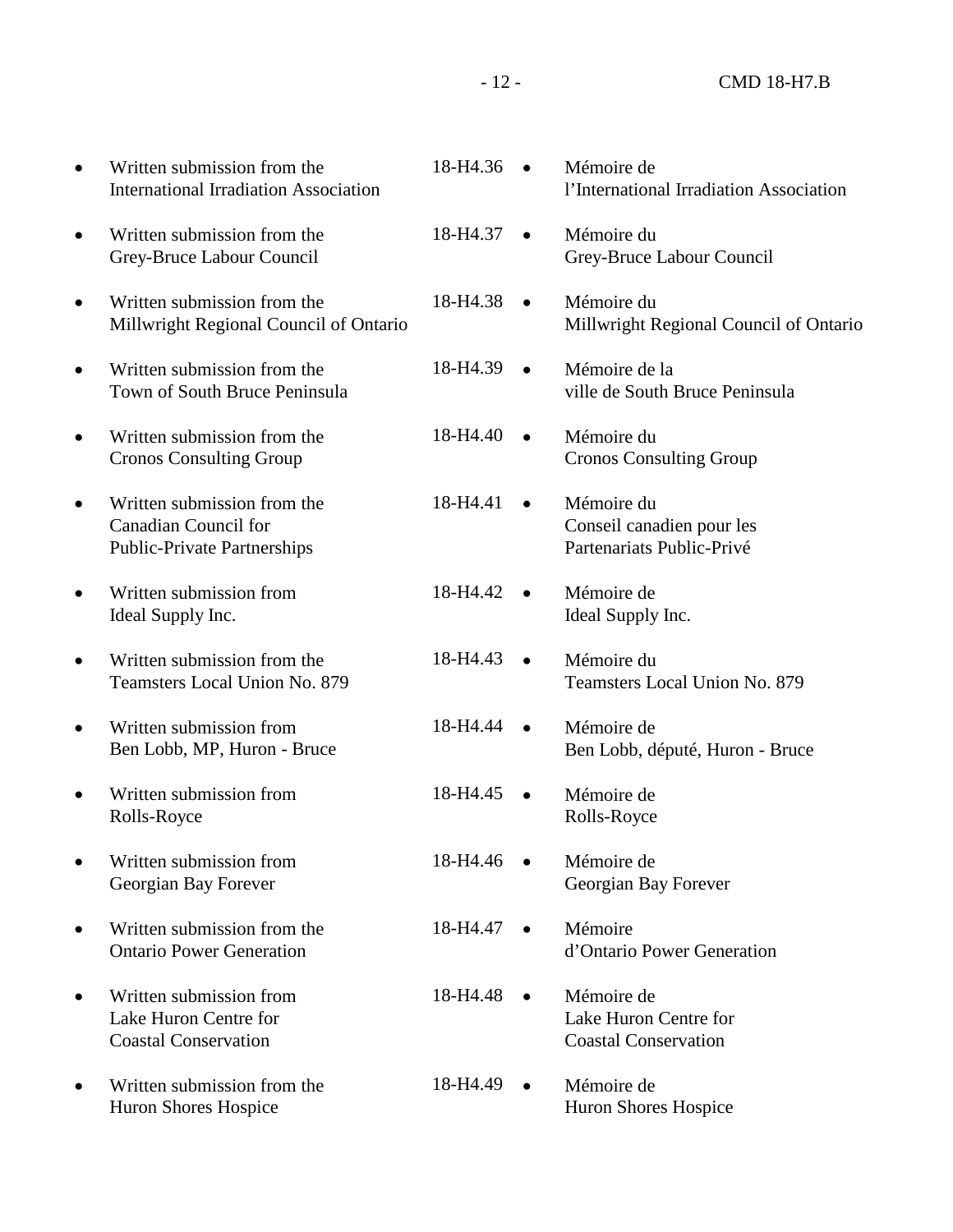| $\bullet$ | Written submission from the<br>Penetangore Watershed Group                            | 18-H4.50              | $\bullet$ | Mémoire du<br>Penetangore Watershed Group                              |
|-----------|---------------------------------------------------------------------------------------|-----------------------|-----------|------------------------------------------------------------------------|
| $\bullet$ | Written submission from<br>Énergie NB Power                                           | 18-H4.51              |           | Mémoire<br>d'Énergie NB Power                                          |
| $\bullet$ | Written submission from the<br>Bruce Peninsula Environment Group                      | 18-H4.58              |           | Mémoire du<br>Bruce Peninsula Environment Group                        |
| $\bullet$ | Written submission from the<br><b>Source Security Working Group</b>                   | 18-H4.59              | $\bullet$ | Mémoire de<br><b>Source Security Working Group</b>                     |
| $\bullet$ | Written submission from the<br>Brain Tumour Foundation of Canada                      | 18-H4.60              | $\bullet$ | Mémoire de la<br>Fondation des tumeurs cérébrales                      |
| $\bullet$ | Written submission from the<br><b>Nuclear Energy Institute</b>                        | 18-H4.95              |           | Mémoire de la<br><b>Nuclear Energy Institute</b>                       |
| $\bullet$ | Written submission from<br>EnergySolutions Canada                                     | 18-H4.97              | $\bullet$ | Mémoire de<br>EnergySolutions Canada                                   |
| $\bullet$ | Written submission from<br>Green Feet, Ecosystem<br><b>Services Management</b>        | 18-H4.102             | $\bullet$ | Mémoire de<br>Green Feet, Ecosystem<br>Services Management             |
| $\bullet$ | Written submission from the<br>South Bruce Community &<br><b>Business Association</b> | 18-H4.104 ·           |           | Mémoire de la<br>South Bruce Community&<br><b>Business Association</b> |
| $\bullet$ | Written submission from the<br>Grey Bruce Sustainability Network                      | 18-H4.108 ·           |           | Mémoire de<br><b>Grey Bruce Sustainability Network</b>                 |
| $\bullet$ | Written submission from<br>SauGreen for the Environment Inc.                          | $18-H4.109$ $\bullet$ |           | Mémoire de<br>SauGreen for the Environment Inc.                        |
| $\bullet$ | Written submission from<br>Kincardine Cross-Country Ski Club                          | $18-H4.110$ $\bullet$ |           | Mémoire du<br>Kincardine Cross-Country Ski Club                        |
| ٠         | Written submission from the<br>Township of Ashfield-Colborne-<br>Wawanosh             | 18-H4.111 •           |           | Mémoire du<br>Township of Ashfield-Colborne-<br>Wawanosh               |
| $\bullet$ | Written submission from<br>FIRST LEGO League Team 4137                                | $18-H4.112$ $\bullet$ |           | Mémoire de<br>FIRST LEGO League Team 4137                              |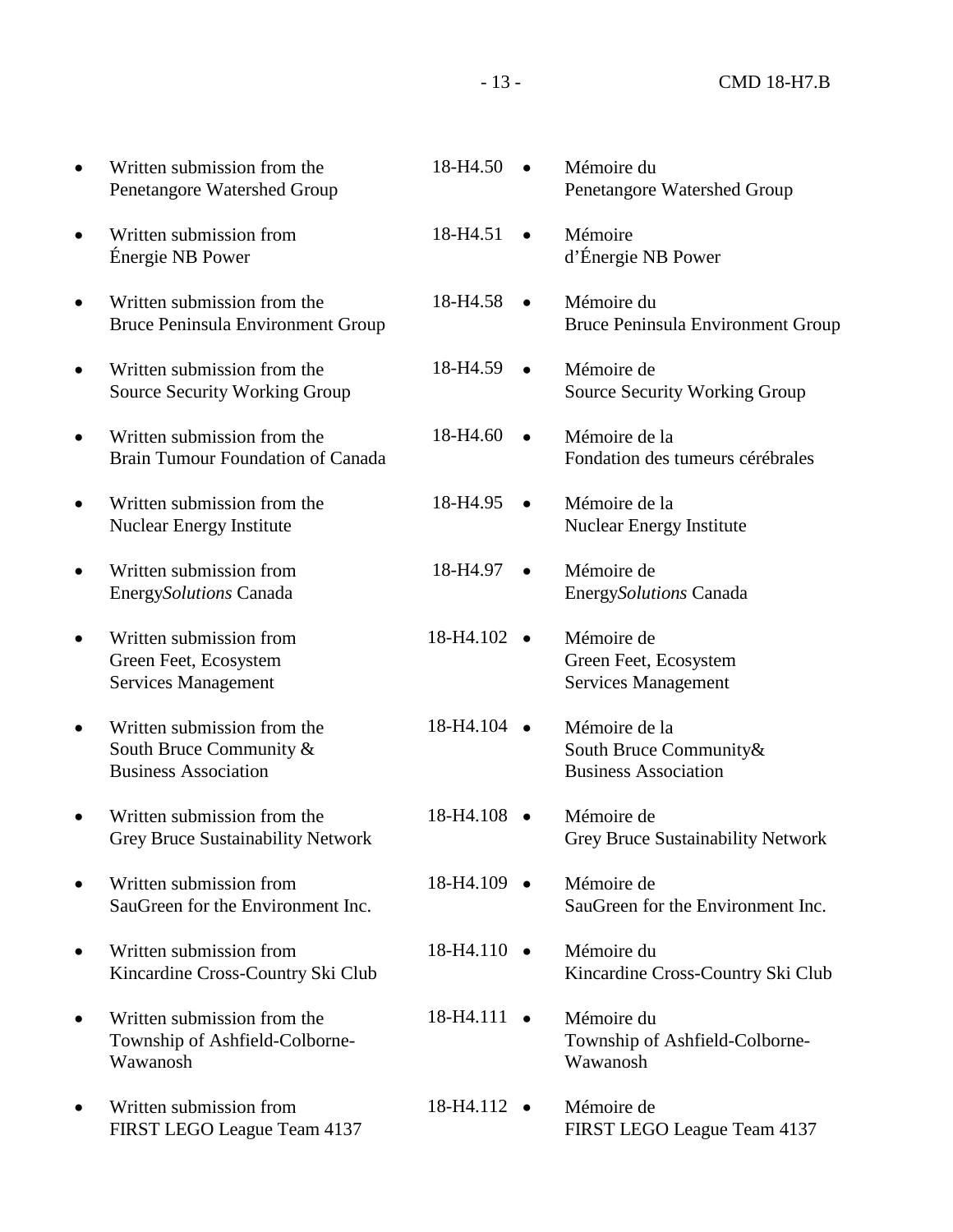- 14 - CMD 18-H7.B

| $\bullet$ | Written submission from the<br>Wildlife Habitat Council, Inc.                            | 18-H4.113 •           | Mémoire du<br>Wildlife Habitat Council, Inc.                               |
|-----------|------------------------------------------------------------------------------------------|-----------------------|----------------------------------------------------------------------------|
| $\bullet$ | Written submission from<br>Praxair Inc.                                                  | $18-H4.114$ $\bullet$ | Mémoire de<br>Praxair, Inc.                                                |
| $\bullet$ | Written submission from<br><b>Easter Seals Ontario</b>                                   | 18-H4.115 ·           | Mémoire de<br><b>Easter Seals Ontario</b>                                  |
| $\bullet$ | Written submission from the<br><b>Bruce County Historical Society</b>                    | $18-H4.116$ $\bullet$ | Mémoire de la<br><b>Bruce County Historical Society</b>                    |
| $\bullet$ | Written submission from<br>Habitat for Humanity Grey Bruce                               | 18-H4.117 ·           | Mémoire de<br>Habitat for Humanity Grey Bruce                              |
| $\bullet$ | Written submission from<br>Plug'n Drive Coalition of Ontario                             | 18-H4.118 •           | Mémoire de<br>Plug'n Drive Coalition of Ontario                            |
| $\bullet$ | Written submission from the<br><b>Canadian Cancer Society</b>                            | 18-H4.119 ·           | Mémoire de la<br>Société canadienne du cancer                              |
| $\bullet$ | Written submission from the<br><b>Association of Power Producers</b><br>of Ontario       | 18-H4.125 ·           | Mémoire de<br>l'Association of Power Producers<br>of Ontario               |
| $\bullet$ | Written submission from the<br><b>Bruce Power Pensioners Association</b>                 | 18-H4.126 ·           | Mémoire de<br><b>Bruce Power Pensioners Association</b>                    |
| $\bullet$ | Written submission from the<br><b>Butterfly Gardens of Saugeen Shores</b>                | 18-H4.127 ·           | Mémoire de<br><b>Butterfly Gardens of Saugeen Shores</b>                   |
| $\bullet$ | Written submission from the<br>Kincardine & District Chamber<br>of Commerce              | 18-H4.128 ·           | Mémoire de la<br>Kincardine & District Chamber<br>of Commerce              |
| $\bullet$ | Written submission from the<br>Saugeen Shores Chamber of Commerce                        | 18-H4.129 ·           | Mémoire de la<br>Saugeen Shores Chamber of Commerce                        |
| $\bullet$ | Written submission from<br><b>EMC Power Canada</b>                                       | $18-H4.130$ $\bullet$ | Mémoire de<br><b>EMC Power Canada</b>                                      |
| $\bullet$ | Written submission from the<br>Kincardine and Community<br><b>Health Care Foundation</b> | 18-H4.131 •           | Mémoire de la<br>Kincardine and Community<br><b>Health Care Foundation</b> |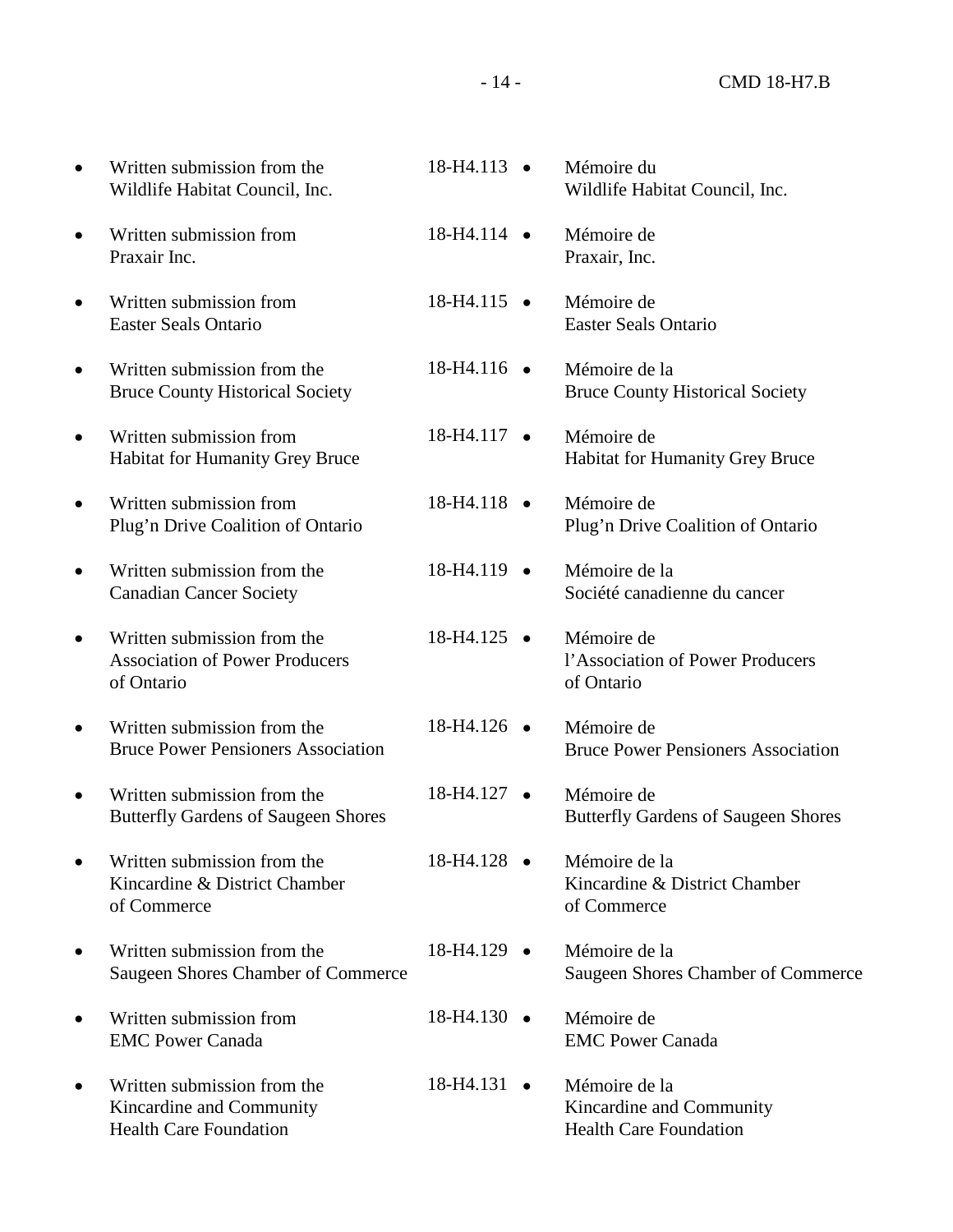|           | Written submission from the<br>Liv-A-Little Foundation                                          | 18-H4.132 ·           | Mémoire de la<br>Liv-A-Little Foundation                                     |
|-----------|-------------------------------------------------------------------------------------------------|-----------------------|------------------------------------------------------------------------------|
| ٠         | Written submission from<br><b>Community Living Kincardine</b><br>& District                     | 18-H4.133 •           | Mémoire de<br><b>Community Living Kincardine</b><br>& District               |
| ٠         | Written submission from the<br>Kinetic Knights Robotics Team 781                                | 18-H4.134 ·           | Mémoire de<br>Kinetic Knights Robotics Team 781                              |
| $\bullet$ | Written submission from<br>ABRAFLEX 2004 Ltd.                                                   | $18-H4.135$ $\bullet$ | Mémoire de<br>ABRAFLEX 2004 Ltd.                                             |
|           | Written submission from the<br><b>Saugeen Memorial Hospital Foundation</b>                      | $18-H4.136$ $\bullet$ | Mémoire de la<br>Saugeen Memorial Hospital Foundation                        |
|           | Written submission from the<br><b>Canadian Mental Health</b><br><b>Association - Grey Bruce</b> | 18-H4.137 •           | Mémoire de<br>l'Association canadienne pour la<br>santé mentale - Grey Bruce |
|           | Written submission from<br>John Roberts                                                         | 18-H4.138 •           | Mémoire de<br>John Roberts                                                   |
|           | Written submission from<br>United Way of Bruce Grey                                             | 18-H4.139 ·           | Mémoire de<br>Centraide de Bruce Grey                                        |
| $\bullet$ | Written submission from the<br>Canadian Manufacturers & Exporters                               | 18-H4.140 •           | Mémoire des<br>Manufacturiers et Exportateurs du<br>Canada                   |
|           | Written submission from<br>Promation Nuclear Ltd.                                               | 18-H4.141             | Mémoire de<br>Promation Nuclear Ltd.                                         |
|           | Written submission from<br><b>REALTORS®</b> Association of<br>Grey Bruce Owen Sound             | $18-H4.142 \bullet$   | Mémoire de<br><b>REALTORS®</b> Association of<br>Grey Bruce Owen Sound       |
|           | Written submission from<br>Unified Engineering                                                  | 18-H4.143 •           | Mémoire de<br><b>Unified Engineering</b>                                     |
|           | Written submission from<br>Antone L. Brooks                                                     | 18-H4.145 ·           | Mémoire de<br>Antone L. Brooks                                               |
|           | Written submission from<br><b>Physician Quest</b>                                               | 18-H4.149 •           | Mémoire de<br><b>PhysicianQuest</b>                                          |